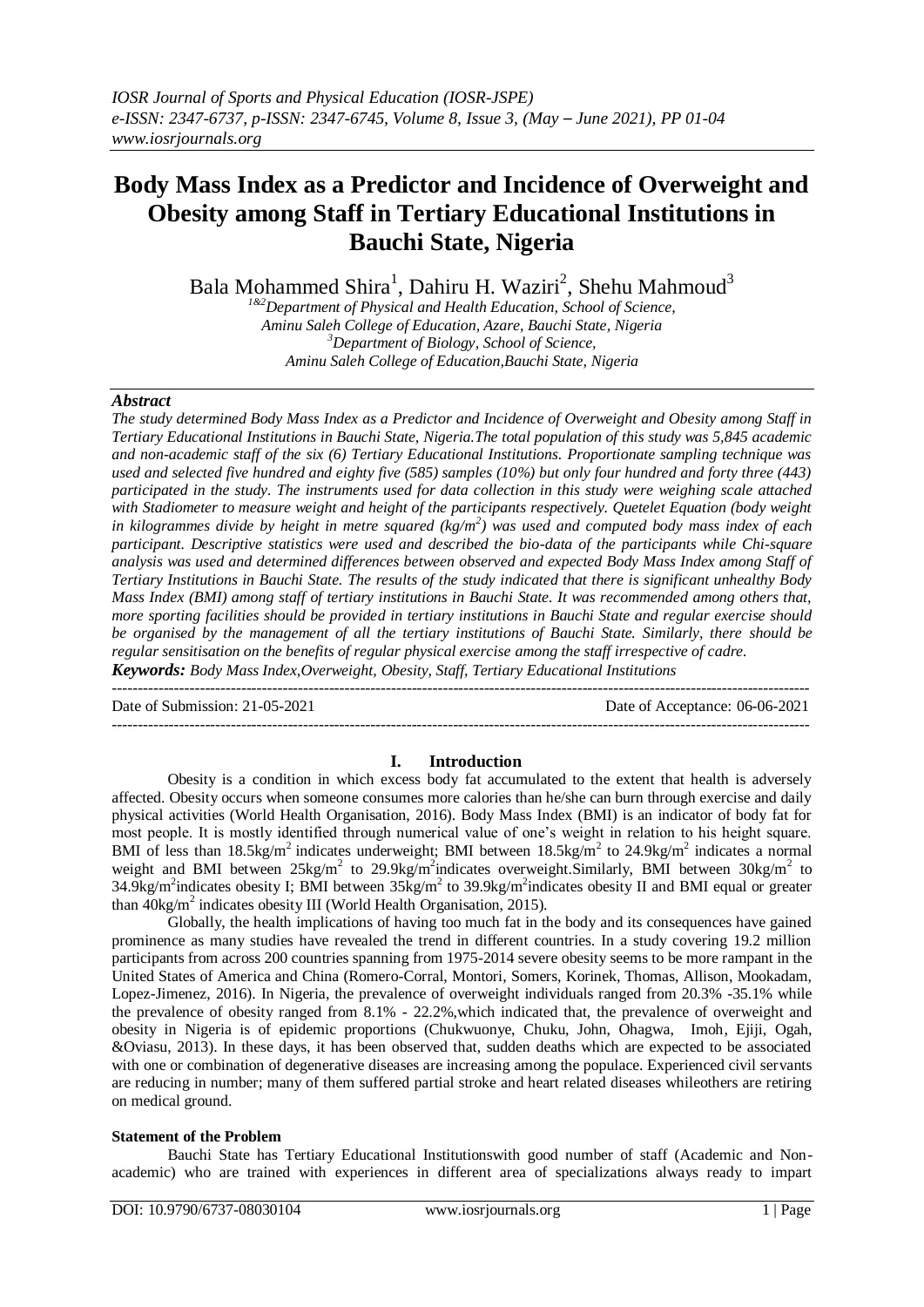knowledge to students so as to produce trained and qualified candidates to work in both public and private institutions. From observation, the life style of staff of Bauchi State Tertiary Educational Institutions has changed in terms of feeding, mobility and other social amenities (eating whatever they want at any time, riding flashy cars and going to clubs or staff common room to sit and drink) without going to the college gymnasium to participate in physical activities so as to burn the excess calories, which leads to the development of some hypokinetic diseases and even death.

There were reports of many sick lives among staff every year while one to two staff die every two years as a result of chronic degenerative disease such as high blood pressure, heart attack, stroke, diabetes or cancer. There were also reports from medical and health personnel through verbal interview and media advert about increasing cases of sudden illnesses and deaths among civil servants related to high blood pressure, high cholesterol, high or impaired blood glucose and increased overweight. However, knowledge of Body Mass Index will greatly help individuals to overcome the negative consequences of obesity and related complications. It is against this background that this study will be conducted to determine Body Mass Index as a Predictor and Incidence of Overweight and Obesity among Staff in Tertiary Educational Institutions in Bauchi State, Nigeria.

## **II. Methodology**

A survey research design was adopted for this study. A survey study was chosen because it is designed to gain more information about characteristics within a particular field of study with a purpose of providing a picture of situations as they naturally happen (Asika, 2000).This design is appropriate to this study because Body Mass Index of Staff in Tertiary Educational Institutions in Bauchi State was determined as a Predictor and Incidenceof Obesity.The total population of this study was5,845 academic and non-academic staff of the six (6) Tertiary Educational Institutions(owned by Bauchi State Government).The six (6) Tertiary Educational Institutions are as follows with their population:

|                  | Table 1: Population of the Study    |          |          |        |                 |        |       |  |  |  |
|------------------|-------------------------------------|----------|----------|--------|-----------------|--------|-------|--|--|--|
| S/N              | <b>Institution</b>                  | Location |          | Total  |                 |        |       |  |  |  |
|                  |                                     |          | Academic |        | <b>Non-Acad</b> |        |       |  |  |  |
|                  |                                     |          | Male     | Female | Male            | Female |       |  |  |  |
| 1.               | AbubakarTatari Ali Polytechnic,     | Bauchi   | 1,373    | 66     | 346             | 147    | 1,932 |  |  |  |
|                  | Bauchi                              |          |          |        |                 |        |       |  |  |  |
| $\overline{2}$ . | Aminu Saleh College of Education,   | Azare    | 1.486    | 81     | 398             | 142    | 2,107 |  |  |  |
|                  | Azare                               |          |          |        |                 |        |       |  |  |  |
| 3.               | College of Agriculture, Bauchi      | Bauchi   | 392      | 24     | 135             | 36     | 587   |  |  |  |
| 4.               | College of Education, Kangere       | Kangere  | 346      | 39     | 99              | 26     | 510   |  |  |  |
| 5.               | College of Health Technology, Ningi | Ningi    | 291      | 13     | 15              | 12     | 331   |  |  |  |
| 6.               | A.D Rufa'l College for Legal and    | Misau    | 201      | 18     | 131             | 28     | 378   |  |  |  |
|                  | Islamic Studies, Misau              |          |          |        |                 |        |       |  |  |  |
|                  | <b>Total</b>                        |          |          |        |                 |        | 5,845 |  |  |  |

# **Table 1: Population of the Study**

Proportionate sampling technique was used and selected five hundred and eighty five (585) samples (10%) of the total population for the study. However, only four hundred and forty three (443) samples participated in the study while there was mortality of 142 samples. According to Krejie and Morgan (1979)sample size of 10% of total population is enough for a study.

The instruments used for datacollectionin this study include weighing scale (meter zt. 120 made in China) attached with Stadiometerto measure weight and height of the participants respectively. Similarly, Biodata sheet was used to record the age, gender, tag number, height, weight and Body Mass Index of the participants.Two (2) trained research assistants(registered Nurses)helped the researchers and took data (height and weight)while the lead researcherrecorded the data in the data record sheet immediately. Body height (stature) was measured in metre (m) with a vertical ruler when the horizontal headboard brings into contact with the highest pong on the head. Body Weight was measured using Weighing scale while a participant wore light T-Shirt, with no shoes. The weighing scale was positioned on a level solid floor. Weight was recorded to the nearest 0.5kg. Quetelet Equation (body weight in kilogrammes divide by height in metre squared (kg/m<sup>2</sup>) (David &Nieman, 2016) was used and determine body mass index of each participant. Descriptive statistics of mean, standard deviation, frequency counts and percentage were used and described the bio-data of the participants; while t-test was used and determined differences of body mass index between gender, age groups and cadre.Multiple regressions were used and determined differences of body mass index among staff of all Tertiary Educational Institutions under study.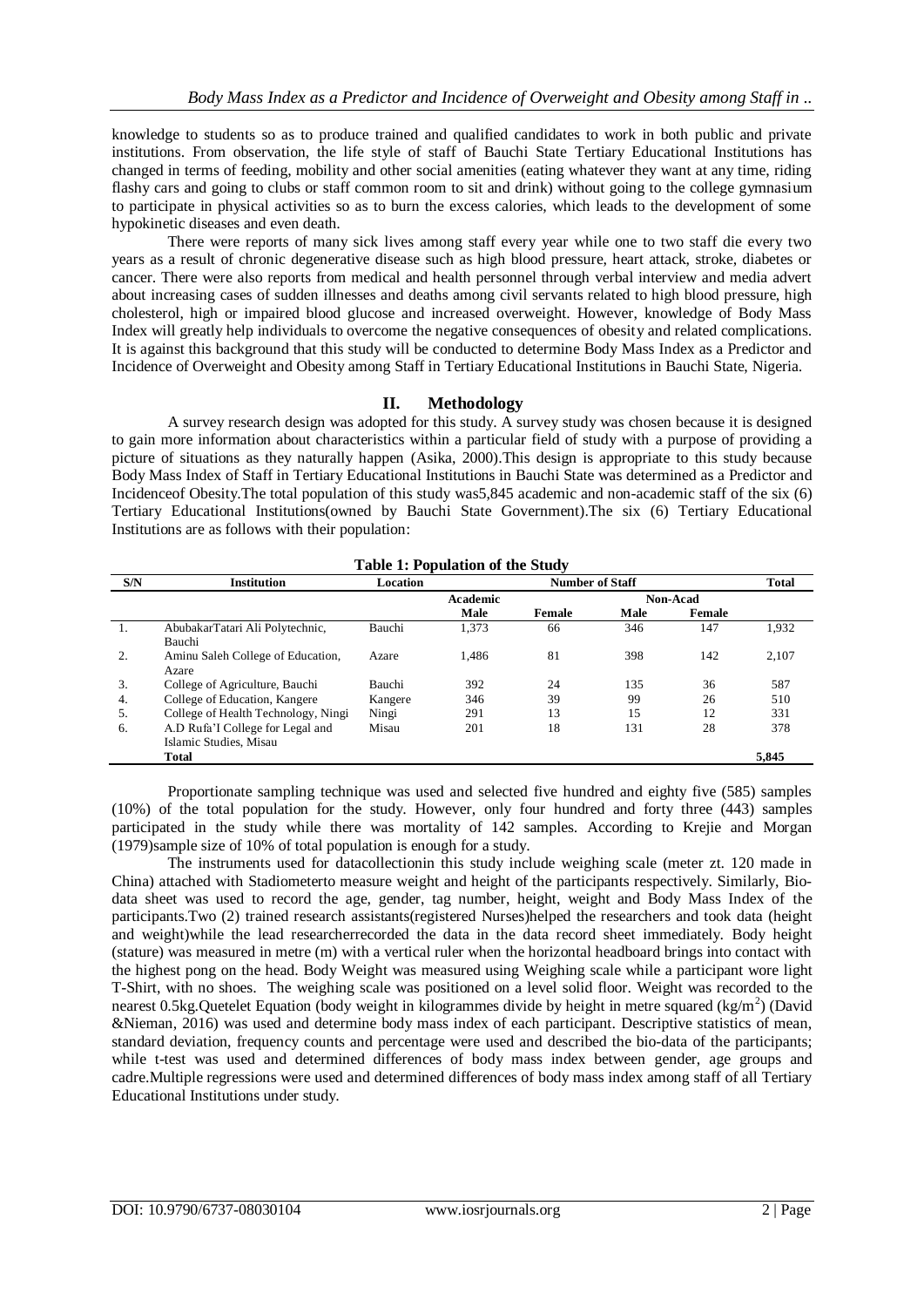|    |              | $\cdots$ , where $\cdots$<br><b>Variables</b>         | <b>Frequency</b> | Percentage |
|----|--------------|-------------------------------------------------------|------------------|------------|
| ı. | Institutions | AbubakarTatari Ali PoltchnicBauchi                    | 101              | 22.8       |
|    |              | Aminu Saleh College of Education, Azare               | 106              | 23.9       |
|    |              | AD Rufai College for Legal and Islamic Studies, Misau | 62               | 14.0       |
|    |              | College of Agriculture, Bauchi                        | 98               | 22.1       |
|    |              | College of Health Technology, Ningi                   | 76               | 17.2       |
|    |              | <b>Total</b>                                          | 443              | 100        |
| 2. | Age          | 18-30 years old                                       | 50               | 11.3       |
|    |              | 31-43 years old                                       | 137              | 30.9       |
|    |              | 44-56 years old                                       | 202              | 45.6       |
|    |              | 57 years old                                          | 54               | 12.2       |
|    |              | Total                                                 | 443              | 100        |
| 3. | Gender       | Male                                                  | 382              | 86.2       |
|    |              | Female                                                | 61               | 13.8       |
|    |              | Total                                                 | 443              | 100        |
| 4. | Cadre        | Academic Staff                                        | 247              | 55.8       |
|    |              | Non-academic staff                                    | 196              | 44.2       |
|    |              | Total                                                 | 443              | 100        |

| Results                                                                              |
|--------------------------------------------------------------------------------------|
| The results of the study were presented in tables for interpretation and discussion. |
| <b>Table 2: Demographic Information of the Respondents</b>                           |

Table2 above showed the demographic information of the respondents; the table reveals that 106(23.9%) of the respondents were from Aminu Saleh College of Education, Azare. 202(45.6%) of the respondents were between the age range of 44years and above. The table further shows that 382(86.2%) of the respondents are male, the table also shows that 247(55.8%) of the respondents were academic staff.

| Hypothesis: There is no significant difference inthe healthy Body Mass Index among staff of tertiary |                                                                                              |  |  |  |  |  |  |
|------------------------------------------------------------------------------------------------------|----------------------------------------------------------------------------------------------|--|--|--|--|--|--|
| institutions in Bauchi State                                                                         |                                                                                              |  |  |  |  |  |  |
|                                                                                                      | Toble 2. Chi canone Anglycia on the DMI among Staff of Toutiany Institutions in Doyal: State |  |  |  |  |  |  |

| Table 3: Chi-square Analysis on the BMI among Staff of Tertiary Institutions in Bauchi State |                                                           |                                             |                                       |                                                |    |           |      |                            |  |  |
|----------------------------------------------------------------------------------------------|-----------------------------------------------------------|---------------------------------------------|---------------------------------------|------------------------------------------------|----|-----------|------|----------------------------|--|--|
| <b>Cells</b>                                                                                 | less than<br>$18.5 \text{kg}/\text{m}$ 2<br>(Underweight) | 18.5-<br>24.9 <sub>kg</sub> /m2<br>(Normal) | 25kg/m2/29.9kg<br>/m2<br>(Overweight) | $30\mathrm{kg/m2}$<br>34.9kg/m2<br>(Obesity 1) | df | $x^2$ cal | Sig  | Dec.                       |  |  |
| Observed                                                                                     | 8.0(2%)                                                   | 158(35.4%)                                  | 159(35.6%)                            | 118(27%)                                       |    | 248.34    | .001 | H <sub>0</sub> .<br>Rejec. |  |  |
| Expected                                                                                     | 110.75                                                    | 110.75                                      | 110.75                                | 110.75                                         |    |           |      |                            |  |  |

Table 3 revealed the analysis of Chi-square on difference among staff of Bauchi State tertiary institutions in BMI. The table reveals that the calculated Chi-sqaure was 248.34 with the calculated P=value of .001, this indicates a significant difference and therefore, the hypothesis was rejected. The table indicates that most of the staff are either overweight or belongs to obesity category one, only 158(35.4%) are within normal BMI.

## **IV. Discussion**

The result of the tested hypothesis revealed that there is significant difference in the Body Mass Index among staff of all tertiary institutions in Bauchi State  $(x^2 \text{cal} = 248.34, P = .001)$ . The result as presented in table 2 shows that majority of the respondents belongs to category of either overweight of obesity category I. This finding was supported by the finding of the study where it was reported that prevalence of obesity has increased dramatically in recent decades (Ahluwalia, et al., 2015). It was further reported that from 1975 to 2014, global rates of obesity increased from 3.2 to 10.8% in men and from 6.4 to 14.9% in women (Bomberg*, et al*., 2012). The worldwide prevalence of obesity has doubled since 1980 to an extent that nearly a third of the world's population is now classified as overweight or obese. Obesity rates have increased in all ages and both sexes irrespective of geographical locality, ethnicity or socioeconomic status, although the prevalence of obesity is generally greater in older persons and women. This trend was similar across regions and countries, although absolute prevalence rates of overweight and obesity varied widely.

# **V. Conclusion**

Based on the objectives and findings of this study, there is significant unhealthy Body Mass Index (BMI) among staff of tertiary institutions in Bauchi State as only 158(35.4%) are within normal BMI while 159(35.6%) are overweightand 118(27.0%) belongs to obesity I category.